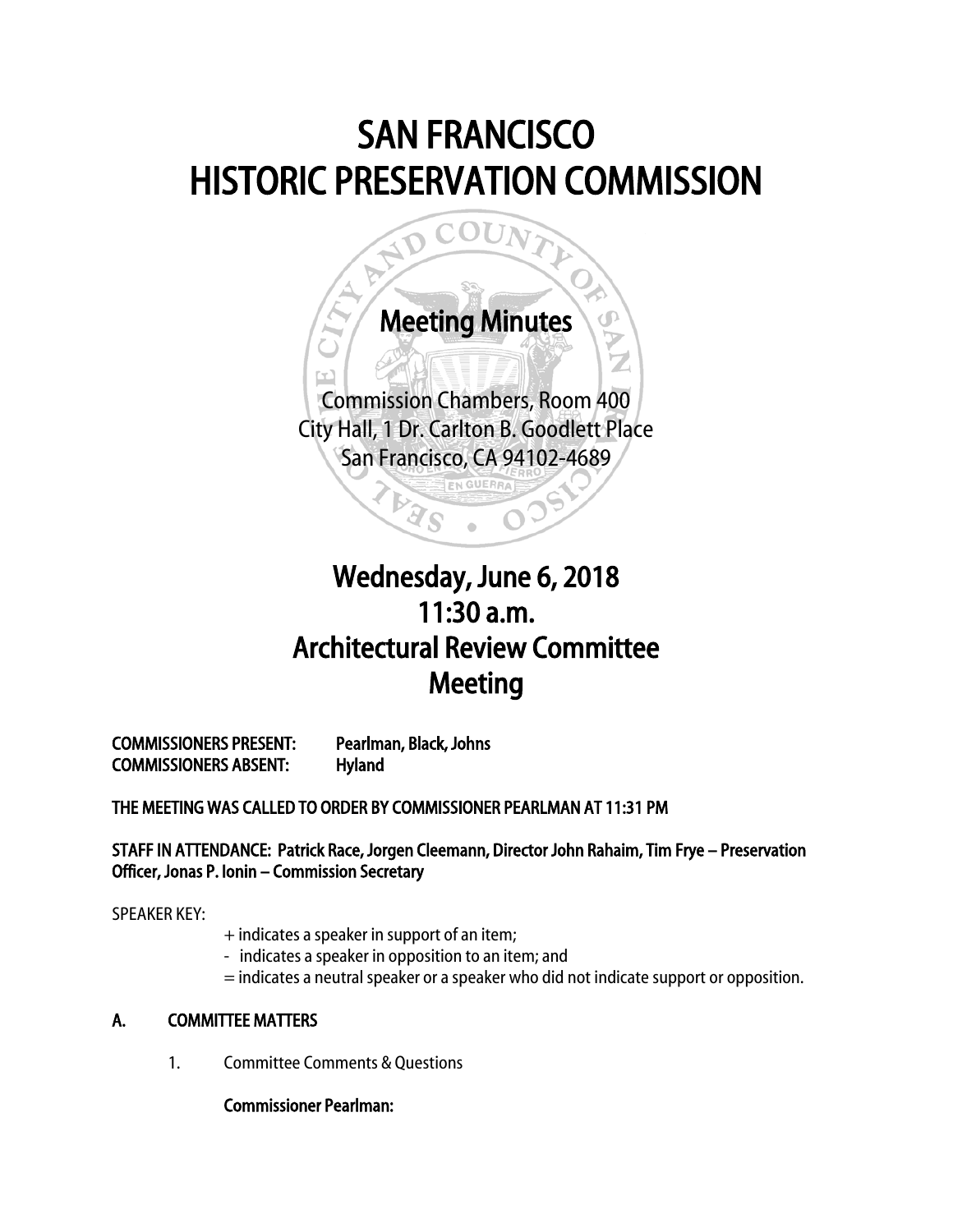I just wanted to say today we have two substitute Commissioners here from our usual panel, Commissioner Johns and Commissioner Black. I know for Commissioner Black it's her first time on this so be kind to her. Other than that I don't have anything to talk about.

#### B. REGULAR

2. [2015-000937CWP](http://commissions.sfplanning.org/hpcpackets/2015-000937CWP.pdf) (P. RACE: (415) 575-9132) CIVIC CENTER PUBLIC REALM PLAN – Review and Comment - The Civic Center Public Realm Plan is an interagency project led by the Planning Department that is working to create a long-term vision for the design and activation of the Civic Center's public spaces and streets. The Plan area is roughly bounded by Gough Street, Golden Gate Avenue, Market Street, and Fell Street and encompasses the Civic Center Landmark District. The Plan is being closely coordinated with the Civic Center Commons Initiative, an on-going effort to improve Civic Center as a neighborhood gathering space and public commons for all San Franciscans. The Plan is currently midway through its design and community engagement phase. This informational presentation will provide a general update of the Plan's development and design work to-date, including an overview of design options. The project team seeks comments on the proposed design options and their compatibility with the Civic Center Landmark District.

*Preliminary Recommendation: Review and Comment*

| <b>SPEAKERS:</b> | $=$ Patrick Race $-$ Staff presentation          |
|------------------|--------------------------------------------------|
|                  | + Speaker (CMG)                                  |
|                  | + Jim Haas – supportive of the Historic District |
|                  | $=$ Mike Buhler – Design options, process        |
| ACTION:          | <b>Reviewed and Commented</b>                    |

### ARC COMMENTS

#### Project Planning and Outreach

The Committee complimented the breadth of outreach and engagement, recognizing the challenges of capturing feedback from the surrounding neighborhoods as well as the city as a whole. The Committee also noted the challenges in coordinating a large interagency and consultant team praising the team's attention to the area's Beaux Arts context and subsequent public space interventions.

There was concern that the preferred design alternative (to be presented at a final Community Open House in fall 2018) would be selected without additional HPC involvement. Chair Pearlman indicated that the project should be brought before the full Historic Preservation Commission with ample time for in-depth discussion and review of the design alternatives prior to the selection of a preferred design alternative in fall 2018.

#### Conceptual Design Alternatives Neighborhood Context

The Committee generally agreed that Civic Center Plaza, Fulton Street and UN Plaza must provide neighborhood-serving amenities while also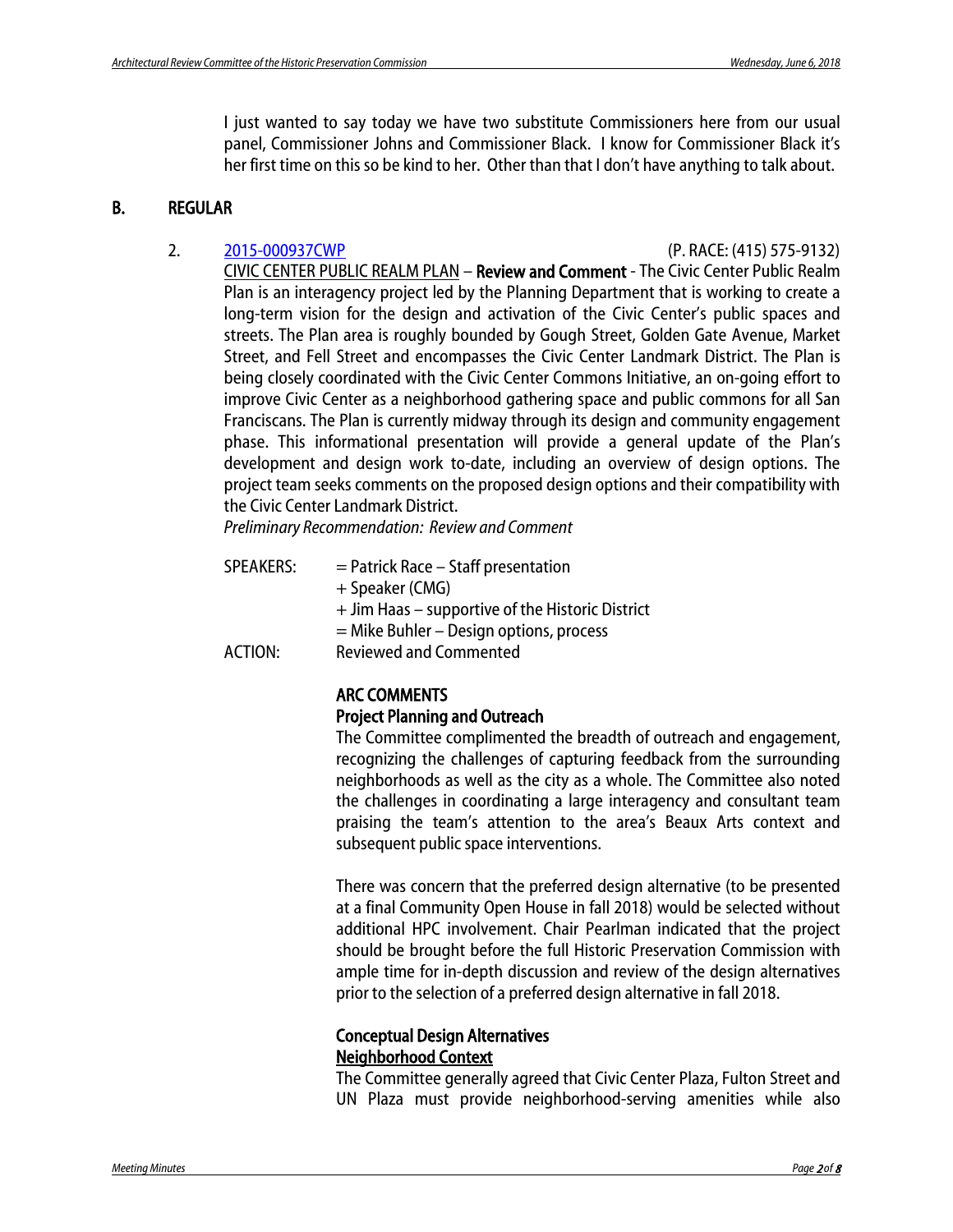accommodating large civic gatherings, a hallmark use within these spaces.

- Commissioner Johns indicated that the design team is going too far in treating Civic Center as a neighborhood park and that the Plaza should remain a space of citywide significance, citing the extensive outreach within the Tenderloin and surrounding neighborhoods as too localized. Given the evolving context of the surrounding neighborhood, Mr. Johns underscored the importance of not relying solely on the opinions of current residents for guidance, but also recognized the challenge of anticipating the needs and desires of future residents. Mr. Johns requested that the team broaden their engagement strategy to look beyond the surrounding neighborhoods and toward the broader community.
- Commissioner Black echoed Mr. Johns' comments and commended the design team on their community outreach strategy and further emphasized the importance of the civic gathering function of these spaces in additional to their neighborhood-serving function.

The Committee discussed the varied population being served by these spaces.

- Commissioner Johns urged the design team to examine how these spaces are being used today and how they will be used in the future. Mr. Johns recognized the vibrant arts and cultural identity of the area but commented that this is also the legal center of San Francisco and that it's not evident how the design frameworks are accommodating the parking and access needs of the surrounding courthouses.
- In addition, Mr. Johns prompted the design team to think about the homeless population, those engaged in illegal drug activity and other users of the space in order to understand how future public realm improvements will affect these users. Mr. Johns specifically recommended the designs provide additional showers and bathrooms in the space to alleviate some of the burden placed on the public facilities located within San Francisco Public Library.
- Mr. Johns reiterated that benches would not be supported in the area due to the potential of becoming places to lie down and the possible obstruction of crowds that Civic Center must accommodate.

#### Historic Context

Overall the Committee agreed that the new designs should fully acknowledge Civic Center as a National Historic Landmark and strongly relate to the Beaux Arts architecture that defines the area. Chair Pearlman highlighted the fact that the Civic Center area of San Francisco contains the finest collection of Beaux Arts period buildings in the area and that any public realm improvements need to relate to this context.

The conceptual design alternatives incorporate contemporary elements that embody a 21st century commons.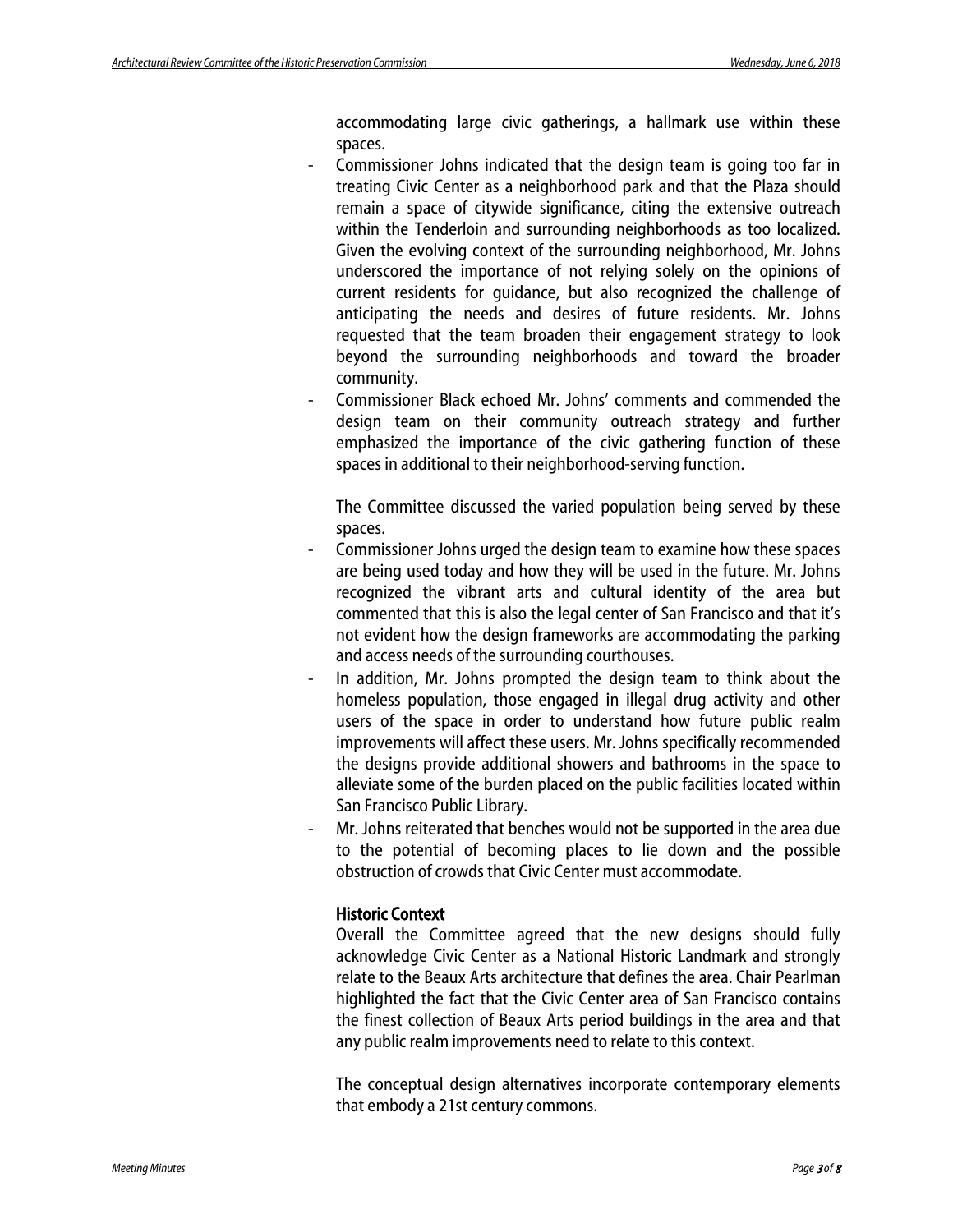The Committee recognized the need to accommodate modern uses and to relate the design to the 21st Century, but to do so within the Beaux Arts context.

- Chair Pearlman indicated that contemporary elements should respect the grand collection of buildings that have been celebrated since their construction.
- Commissioner Johns agreed, saying that the Design Team cannot ignore the identity of Civic Center being a grand civic space with an ennobling spirit defined by architecture dating back to 1915.

In response to the three public space design alternatives that were presented, the Committee had the following recommendations for how to integrate 21st Century needs within the Beaux Arts context:

- Ensure that any paving patterns and space geometry respect the context of the surrounding architecture and are suitably muted without being overly trendy.
	- Chair Pearlman voiced concern that the design alternatives express an organic, curvilinear geometry that is unrelated to the surrounding Beaux Arts architecture.
	- Commissioner Johns indicated that many of the design alternatives fight the existing Beaux Arts framework. Specifically, Mr. Johns referenced the lack of symmetry being proposed by the design alternatives as well as the organic forms being proposed. Mr. Johns commented that the flex plaza shown in front of City Hall is jarring when compared to the symmetry and linear nature of the existing plaza design, citing that the designs should continue to embody the grandness that the current design provides.
- Evaluate how the shape, massing, and entrances of new buildings on the plazas relate to the surrounding grand architecture and Beaux Arts context.
	- Chair Pearlman highlighted the incongruous nature of the organic shaped Brooks Hall entry, citing that the location of the entrance is appropriate, but the shape may not be appropriate from an on-theground experiential point of view. He encouraged the Design Team to design the entrance structures so that they have an architectural relationship with what's already there.
	- Commissioner Black expressed concern over the 'wedge' entry feature in the Public Platform framework indicating that it may impact visibility into the Plaza from Grove Street and limit flat areas within the Plaza, which is a commodity in a city of hills.
- Locate any new uses on the periphery outside of the civic axis.
	- Commissioner Black stated that San Francisco has the most astonishing Civic Center and that it's important to preserve as much of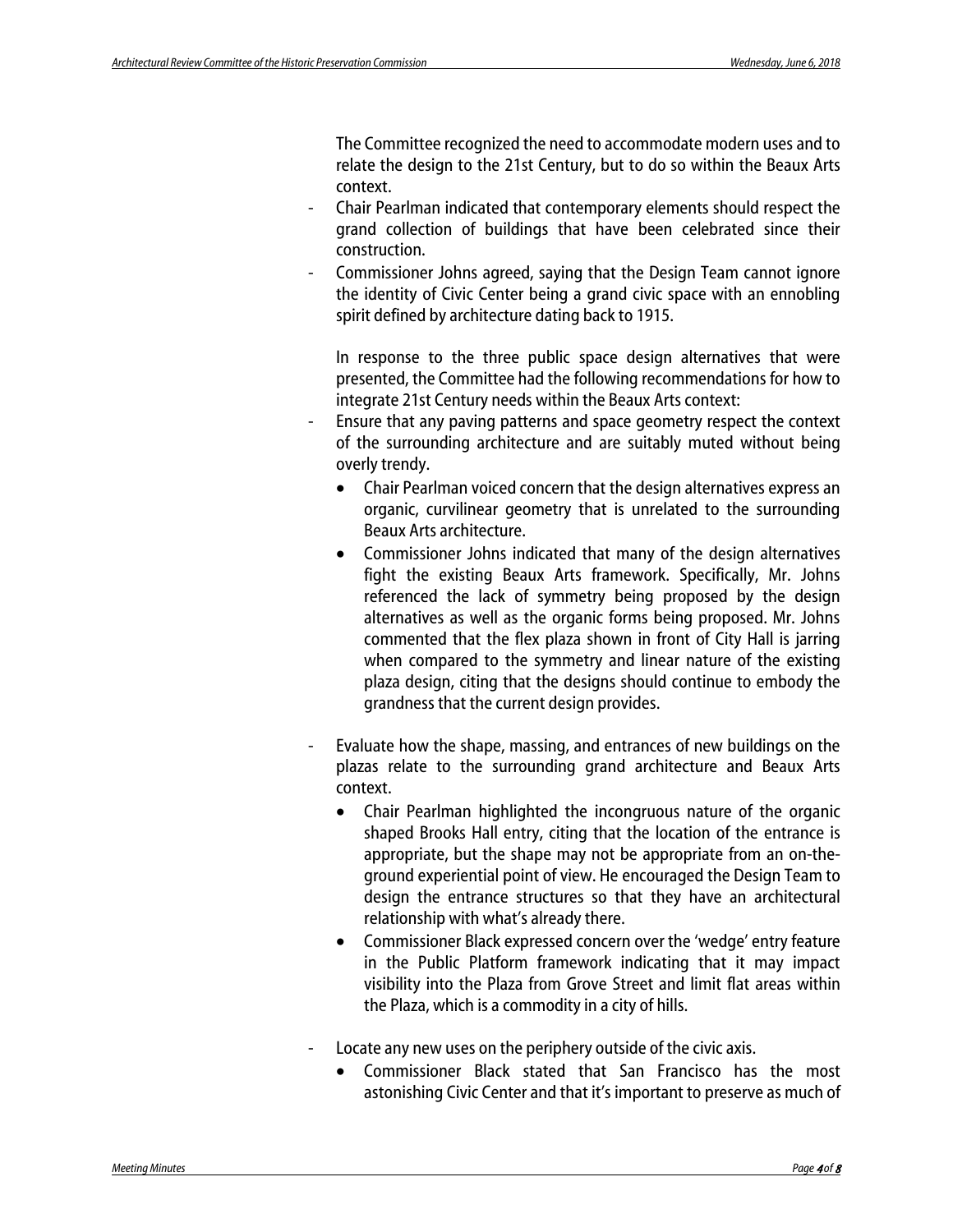what makes it great as possible. While it's important to keep the Civic Center vibrant and attractive with new features and activities it's equally as important to preserve the unique spirit and grand alignment that defines the Beaux Arts design of Civic Center Plaza.

- Recognize the ennobling spirit of Civic Center and ensure that design elements don't contradict the Beaux Arts context or the ability to accommodate large civic gatherings and emergency/safety response teams.
	- Commissioner Johns urged the team to consider the access needs of emergency response teams (fire, police) during larger events and ensure that the management of large groups of people is not compromised.
	- Commissioner Black underscored the importance of these spaces to be able to accommodate large groups of people, citing the SF Giants victory gathering and large political events.

#### United Nations Plaza Fountain

The Design Team presented design alternatives for United Nations Plaza (UN Plaza) including three design alternatives that address the existing fountain in different ways. When discussing the alternatives' approaches for the fountain, located on axis with Leavenworth Street in UN Plaza, the Committee generally agreed that the location, operation, maintenance, and design of the fountain is a challenge. The committee noted that while feelings towards its aesthetic character are a matter of taste, they all indicated a strong preference for seeing it preserved as an example of the work of a master designer, Lawrence Halprin.

- Chair Pearlman indicated that the fountain's location on axis with Leavenworth Street is a critical node in UN Plaza and that the node is not fully addressed by any one of the design alternatives. Mr. Pearlman questioned the need to replace the fountain with another water feature citing that this location may not be most appropriate considering the existing challenges with the fountain.
- Commissioner Johns agreed that the Halprin fountain occupies a legitimate period of time, but that there are significant challenges associated with it which are not caused by design alone. Mr. Johns indicated that the design may be able to be altered to mitigate some of the problems currently being experienced. He also questioned the need to replace the fountain with another water feature citing the potential for the existing problems to resurface with a new feature.
- Commissioner Black echoed the other Commissioner's comments noting that the fountain is a significant work by a Bay Area-based, world renowned landscape architect and advised the Design Team to look very carefully at it in terms of preservation.
- Overall the Committee indicated that a new, interactive fountain, as proposed by the Public Platform design alternative, should not be located where the current Halprin fountain is sited.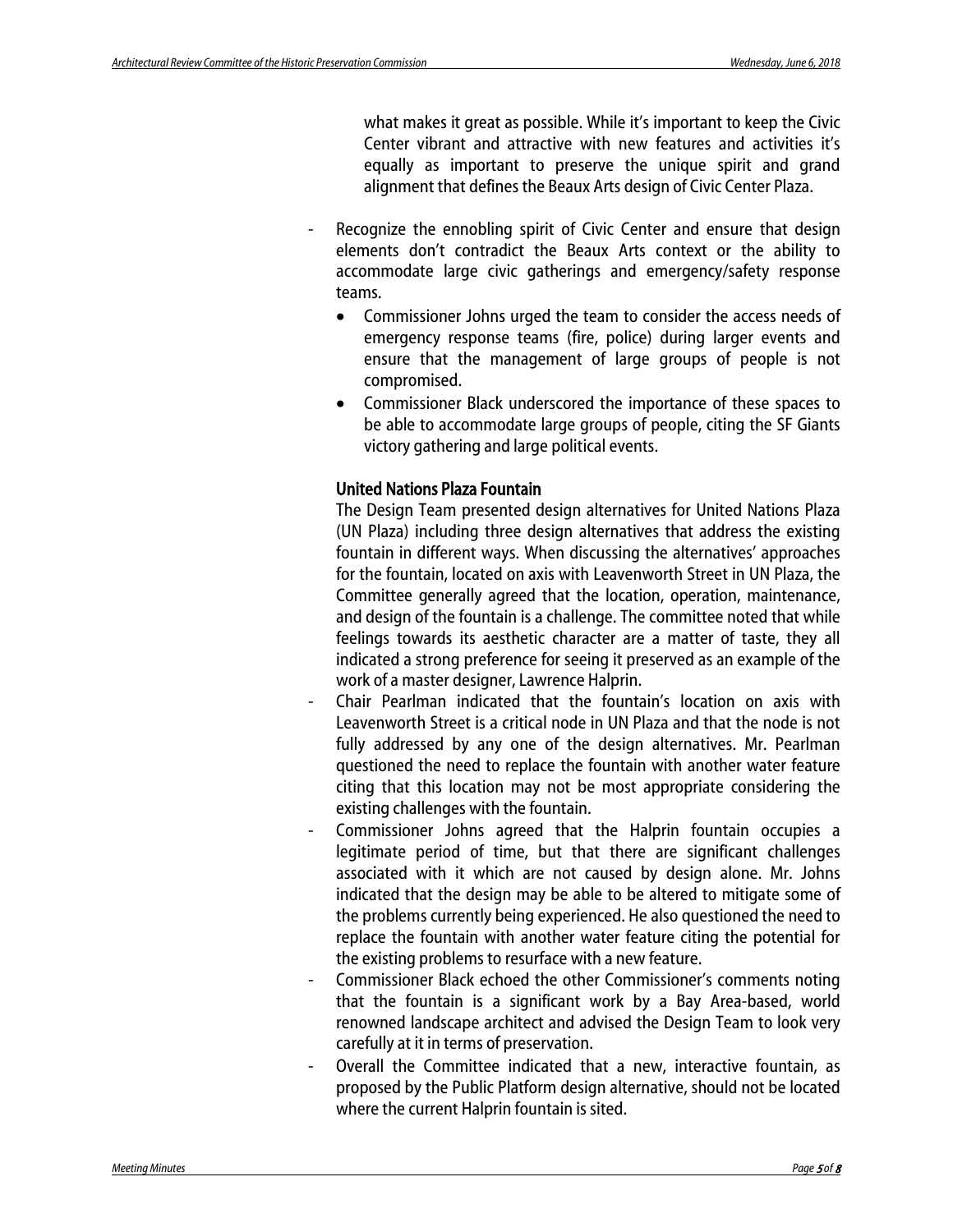#### The Pioneer Monument

Each design alternative assumes that the Pioneer Monument within Fulton Street would be relocated off the main civic axis and elsewhere in the Plan area. The Committee agreed that this was worth investigating as removal would strengthen the Beaux Arts axis from Market Street to City Hall. Chair Pearlman commented that while possible, the relocation of the monument would likely be difficult.

#### Misc. Comments on Civic Center Plaza Design Elements

Regarding new/additional water features, the Committee expressed concern that a new mirror fountain located in Civic Center Plaza might recreate the challenges experienced with the reflecting pool previously installed in Civic Center Plaza and urged the team to learn from past challenges in the space.

For all buildings/kiosks proposed in the spaces, Commissioner Pearlman noted that while the architectural design of kiosks and pavilions in the framework plans might be diagrammatic placeholders, he urged the design team to be careful about how the buildings are depicted and consider how their architectural design would relate to the Beaux Arts context.

#### Street Design

The design team presented street design alternatives for Polk and Grove Streets.

- Commissioner Black expressed support for the proposed traffic calming and improvements associated with the 'Plaza Promenade' option for both Polk and Grove Streets and requested the project team consider loading and accessible parking spaces near institution entrances (Asian Art Museum, City Hall, and Library). Ms. Black commented that maintaining two-way access on Polk Street was preferred as one way would be frustrating and confusing for drivers.
- Commissioners Black and Johns expressed interest in reviewing any traffic studies associated with the proposed circulation changes.

#### Preferred Framework Designs

Chair Pearlman indicated that 'Civic Sanctuary' was his preferred design alternative, commenting that it was more in line with the Beaux Arts design and surrounding grand architecture.

Commissioner Black indicated that 'Public Platform' and 'Civic Sanctuary' were her preferred design alternatives, commenting that they appeared to accommodate large gatherings the best. In addition, the 'tree axis' was an appreciated design element as it helps keep some of the formal alignment within both of those frameworks and is in keeping with the original Beaux Arts plan.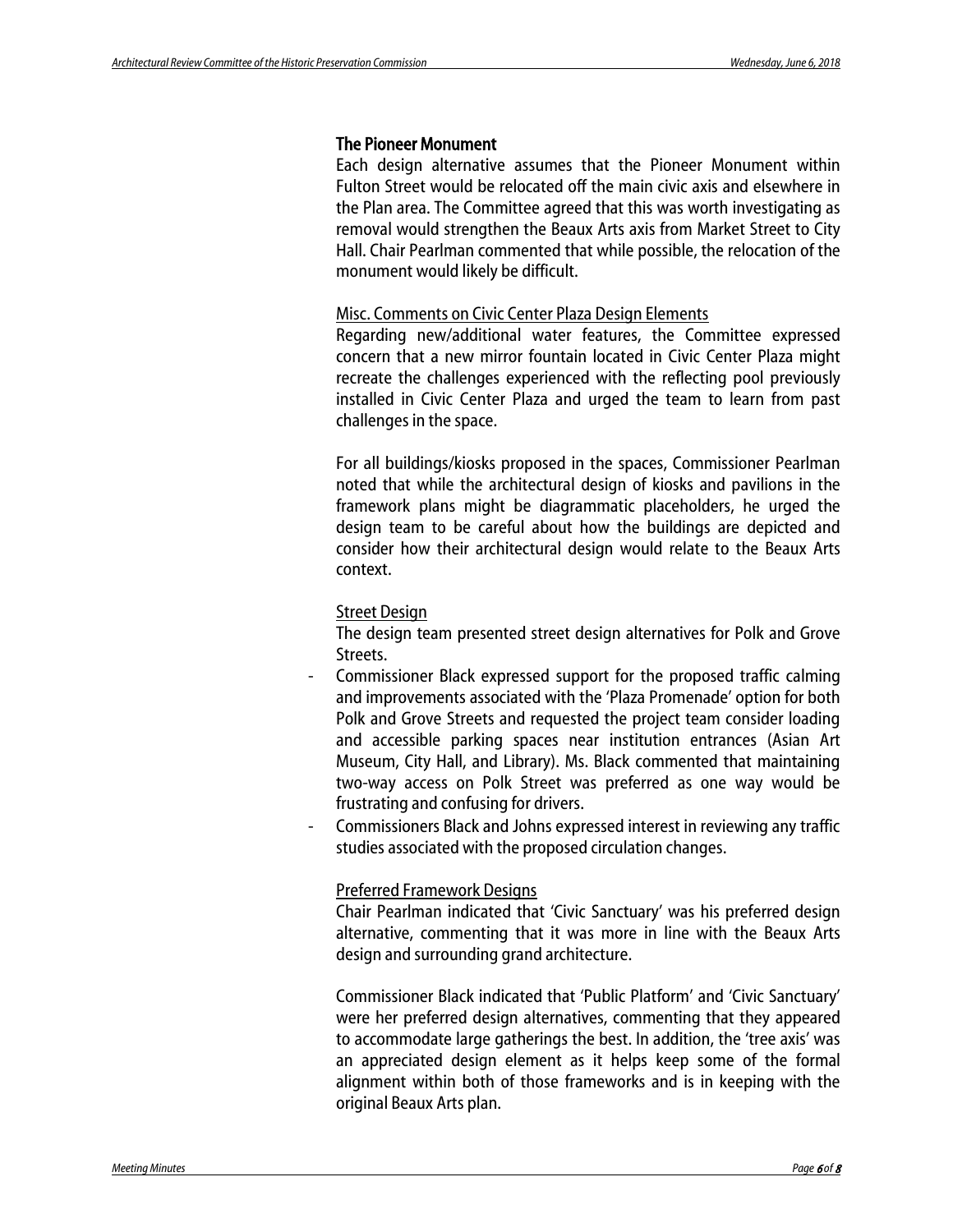#### 3. [2012.0893ENV](http://commissions.sfplanning.org/hpcpackets/2012-0893ENV.pdf) (J. CLEEMANN: (415) 575-8763)

PIER 22  $\frac{1}{2}$ , aka FIRE STATION 35 – located on an irregularly shaped waterfront lot on Embarcadero between Folsom and Harrison Streets, Assessor's Blocks/Lots 9900/022H (District 6). Review and Comment before the Architectural Review Committee on the proposal to demolish a section of bulkhead wharf and two finger piers, rebuild the section of bulkhead wharf, and install a new floating fireboat station in the Bay behind the subject property. The floating station would be two-stories tall, clad in corrugated aluminum panels, and attached to the wharf with pedestrian and vehicular bridges. On-site historical resources include the Port of San Francisco Embarcadero National Register Historic District and Fire Station 35, San Francisco Landmark #225. The project site is under the jurisdiction of the Port of San Francisco; the Fire Station is staffed and operated by the San Francisco Fire Department. The project is sponsored by Public Works. The project site is located within a C-2 Community Business Zoning District, the Waterfront Special Use District No 1, and 84-X-2 Height and Bulk District.

*Preliminary Recommendation: Review and Comment*

| SPEAKERS:      | $=$ Jorgen Cleemann – Staff Presentation |
|----------------|------------------------------------------|
|                | + Speaker                                |
|                | + Alan Kawasaki - Design Presentation    |
|                | + Stewart Morton – Support               |
|                | + Tony Rivera, SFFD - Maintenance        |
| <b>ACTION:</b> | <b>Reviewed and Commented</b>            |
|                |                                          |

#### ARC Comments:

Commissioner Johns applauded the design, noting that it was both appropriate for and compatible with its historic setting. Regarding the bright red interior elements that would be visible through the proposed float structure's glazed exterior, Commissioner Johns remarked that the project would be improved if the color of these elements were changed to more closely match the color of Fire Station 35's terra-cotta tile roof.

Commissioner Black also approved of the proposal, and voiced support for the proposed bright red color of the visible interior elements, noting that they helped identify the building as a Fire Boat Station. Commissioner Black questioned the suitability of the proposed metal cladding material in a marine environment. In response, the project team produced a material sample and confirmed that it had been designed with marine conditions in mind, had performed adequately when used in a similar project on the San Francisco waterfront, and would not pose reflectivity problems. Finally, Commissioner Black expressed some concern that historic Fire Station 35 would not be maintained under the current proposal. In response, the project team stated that the San Francisco Fire Department would be entering into a Memorandum of Understanding with the Port of San Francisco to ensure regular maintenance of the historic building and proposed new features.